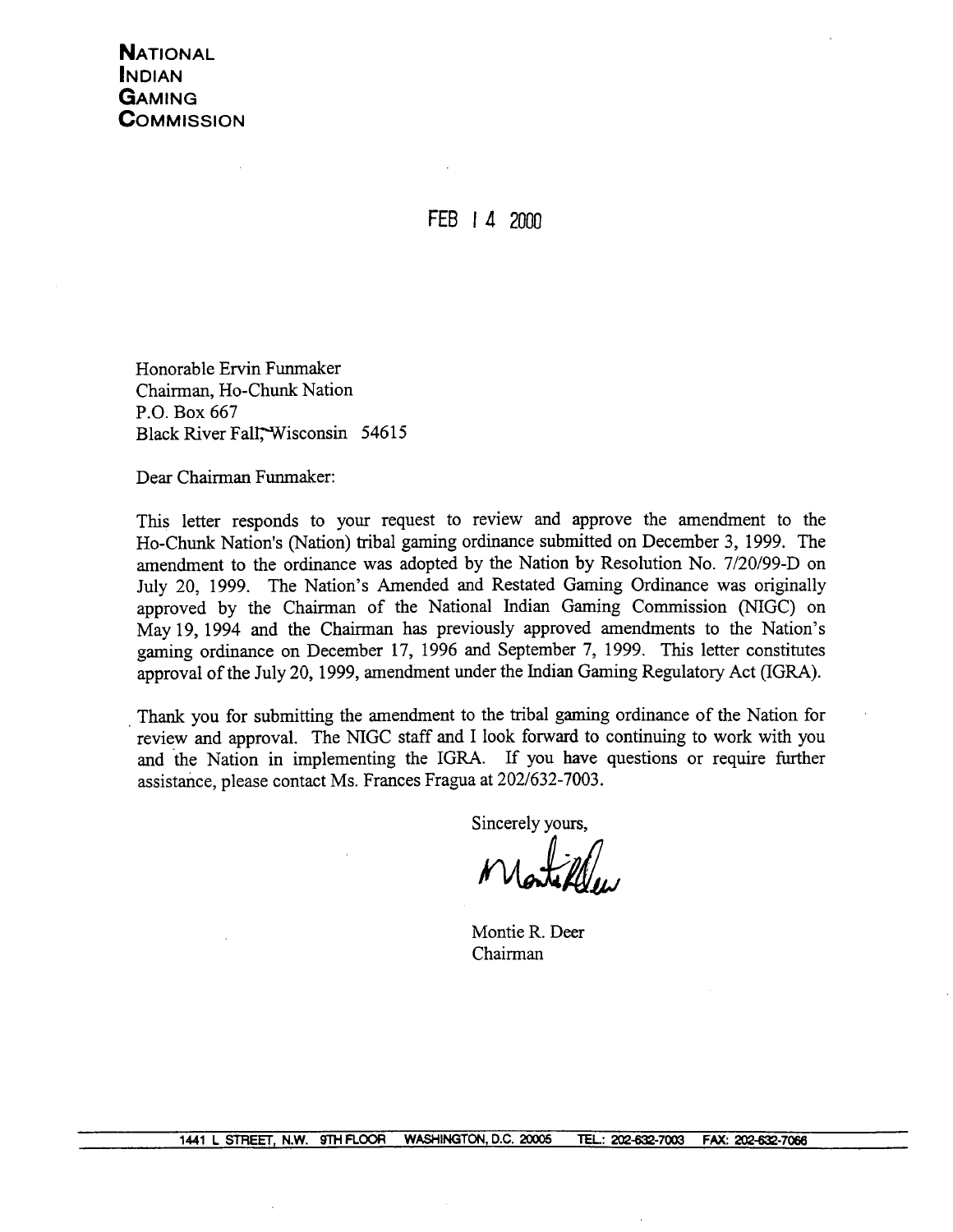

# **HO-CHUNK NATION LEGISLATURE**

*Governing Body* of *the Ho-Chunk Nation* 

## **HO-CHUNK NATION LEGISLATURE GAMING FACILITIES ADDITIONAL KEY/NON-KEY POSITION CLASSIFICATION HCN Resolution 1120199-1)**

**WHEREAS, on** November **1,** 1994, **the** United **States Secretary** of Interior approved a **new**  constitution for the **Ho-Chunk** Nation, formerly known as **the Wixonsia** Winnebago Nation; and

- WHEREAS, the Legislature of the Ho-Chunk Nation is the duly constituted governing body of the Ho-Chunk Nation, organized and established **pursuant** to the **Indian** Reorganization **Act** of 1934, and **given** certain powers pursuant to the Constitution of **the Ho-Chunk Nation; and**
- **WHEREAS,** Article **V**, Section 2 (a) and (x) grants power to the Legislature to make laws, including codes, &dmmces, **resolutions** and statutes and to enact **any** other **laws, ordinances,**  resolutions and statutes necessary **10 exercise** its legislative **power** delegated by the . . **General Council pursuant to Amcle m,** id
- **WHEREAS,** the **HO-hunk** Natiou Legislature, **pursuant** to **Article Ill** of the Constitution of **the Ho-Chunk** Nation has adopted **the** Ho-Chunk Nation Amended and **Restated Gaming**  Ordinance; and
- WHEREAS, the Ho-Chunk Nation Legislature determines which gaming facility positions requires a gaming license in accordance with **the** Amended **and** Restated **Gaming** Ordiaance Section **120 l(a) .(iv), md**
- **WHEREAS, the HoChunk** Nation **Legislature revised** and **amended the Ho-Chunk Nation** Amended and Restated **Gaming Ordinmce** by **Ho-Chunk** Nation Legislature **Resolution 5-1 1-99 L on Max1 1,** 1999 and the definition of Section 209 - **"Chmbg** Facilities"; and

**NOW THEREFORE BE IT RESOLVED that wiU, the** changed **definition** of Section 209 - **Gaming Facilities", thc following positions wiJl be designated as key employees per Section 1201 (a) (iv), and** 

| Food and Beverage                  |           |                                   |
|------------------------------------|-----------|-----------------------------------|
| Director Assistant Director        | Bartender | Cocktail Waitresses               |
| Business Department                |           |                                   |
| Executive Director of Business     |           | Advertising/Promotions Director   |
| Advertising/Promotions Assistant   |           | Chicf Administrative Officer      |
| Chief Business Officer             |           | Chief Financial Officer           |
| Chief Marketing Officer            |           | Creative Artist                   |
| Executive Administrative Assistant |           | Financial Service Manager         |
| Grievance Investigator             |           | Marketing Manager                 |
| Quality Development Manager        |           | Quality Control Specialist        |
| Research Director                  |           | Research Analyst                  |
| Training & Development Director    |           | Training & Development Specialist |

|                    | <b>Executive Offices</b>                           |                                          |
|--------------------|----------------------------------------------------|------------------------------------------|
| W9814 Airport Road |                                                    | P.O. Box 667 Black River Falls, WI 54615 |
|                    | $(715)$ 284-9343 Fax (715) 284-3172 (800) 294-9343 |                                          |